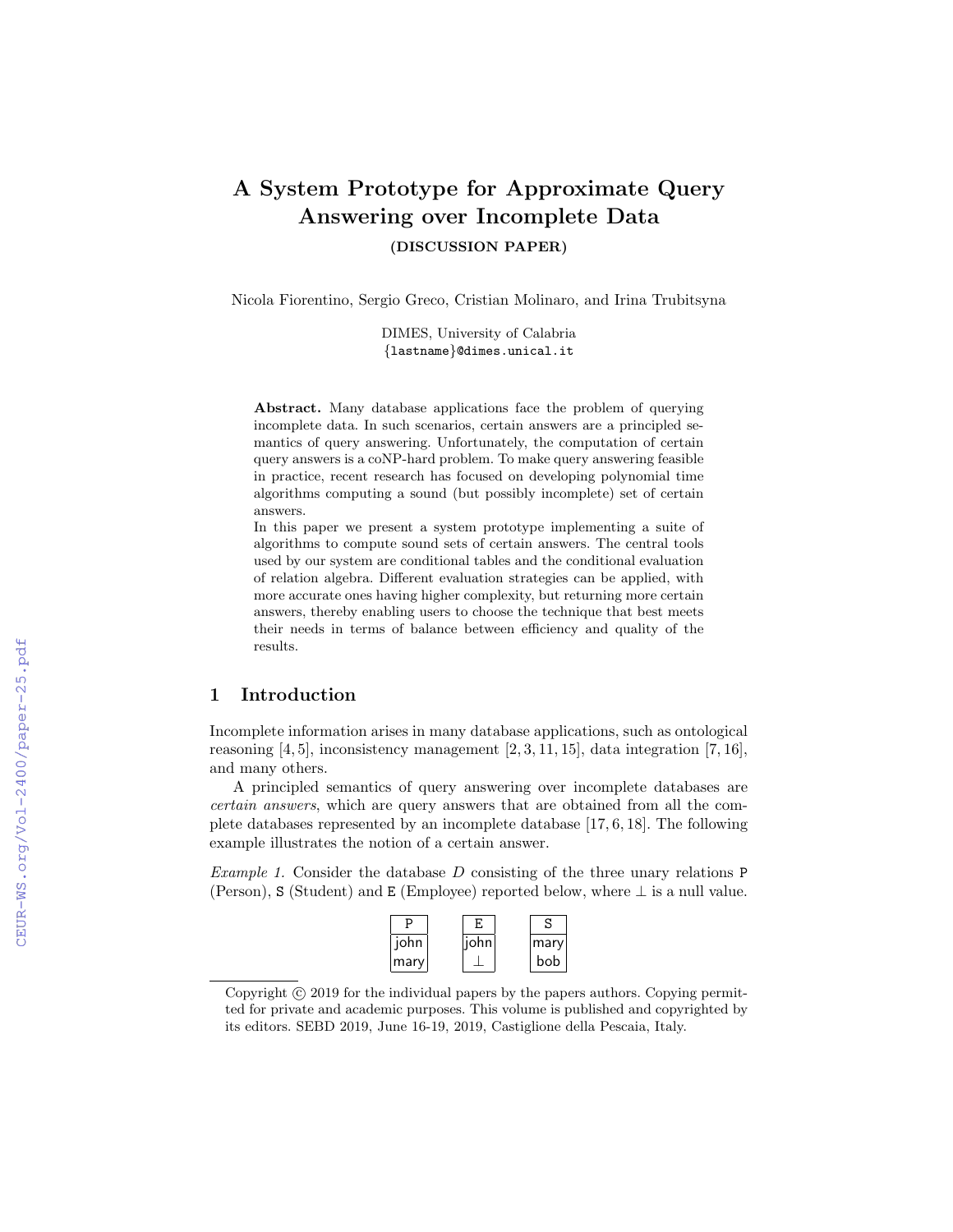Under the missing value interpretation of nulls (i.e., a value for  $\perp$  exists but is unknown), D represents all the databases obtained by replacing  $\perp$  with an actual value.

A certain answer to a query is a tuple that is an answer to the query for every database represented by D. For instance, consider the query asking for the people who are not employees and students, which can be expressed in relational algebra as  $P - (E \cap S)$ . The certain answers to the query are  $\{ \{\text{iohn}\}\}\)$ , because no matter how  $\perp$  is replaced,  $\langle$  john $\rangle$  is always a query answer.

For databases containing (labeled) nulls, certain answers to positive queries can be easily computed in polynomial time as follows: first a "standard" evaluation (that is, treating nulls as standard constants) is applied; then tuples with nulls in the result of the first step are discarded and the remaining tuples are the certain answers to the query. However, for more general queries with negation the problem of computing certain answers becomes coNP-hard.

To make query answering feasible in practice, one might resort to SQL's evaluation, but unfortunately, the way SQL behaves in the presence of nulls may result in wrong answers.

Specifically, as evidenced in [18], there are two ways in which certain answers and SQL's evaluation may differ:  $(i)$  SQL can miss some of the tuples that belong to certain answers, thus producing *false negatives*, or *(ii)*  $SQL$  can return some tuples that do not belong to certain answers, that is, false positives. While the first case can be seen as an under-approximation of certain answers (a sound but possibly incomplete set of certain answers is returned), the second scenario must be avoided, as the result might contain plain incorrect answers, that is, tuples that are not certain.

The experimental analysis in [13] showed that false positive are a real problem for queries involving negation—they were always present and sometimes they constitute almost 100% of the answers.

Example 2. Consider again the database D of Example 1. There are no certain answers to the query P − E, as the query answers are the empty set when  $\perp$  is replaced with mary.

Assuming that P and E's attribute is called name, the same query can be expressed in SQL as follows:

```
SELECT P.name
FROM P
WHERE NOT EXISTS (
    SELECT *
    FROM E
    WHERE P.name = E.name)
```
The evaluation of the SQL query above returns  $\langle \text{maxy} \rangle$ , which is not a certain answer. The problem with the SQL semantics is that every comparison involving at least one null evaluates to the truth value unknown, then 3-valued logic is used to evaluate the classical logical connectives (AND, OR, NOT), and eventually only those tuples whose condition evaluates to true are kept.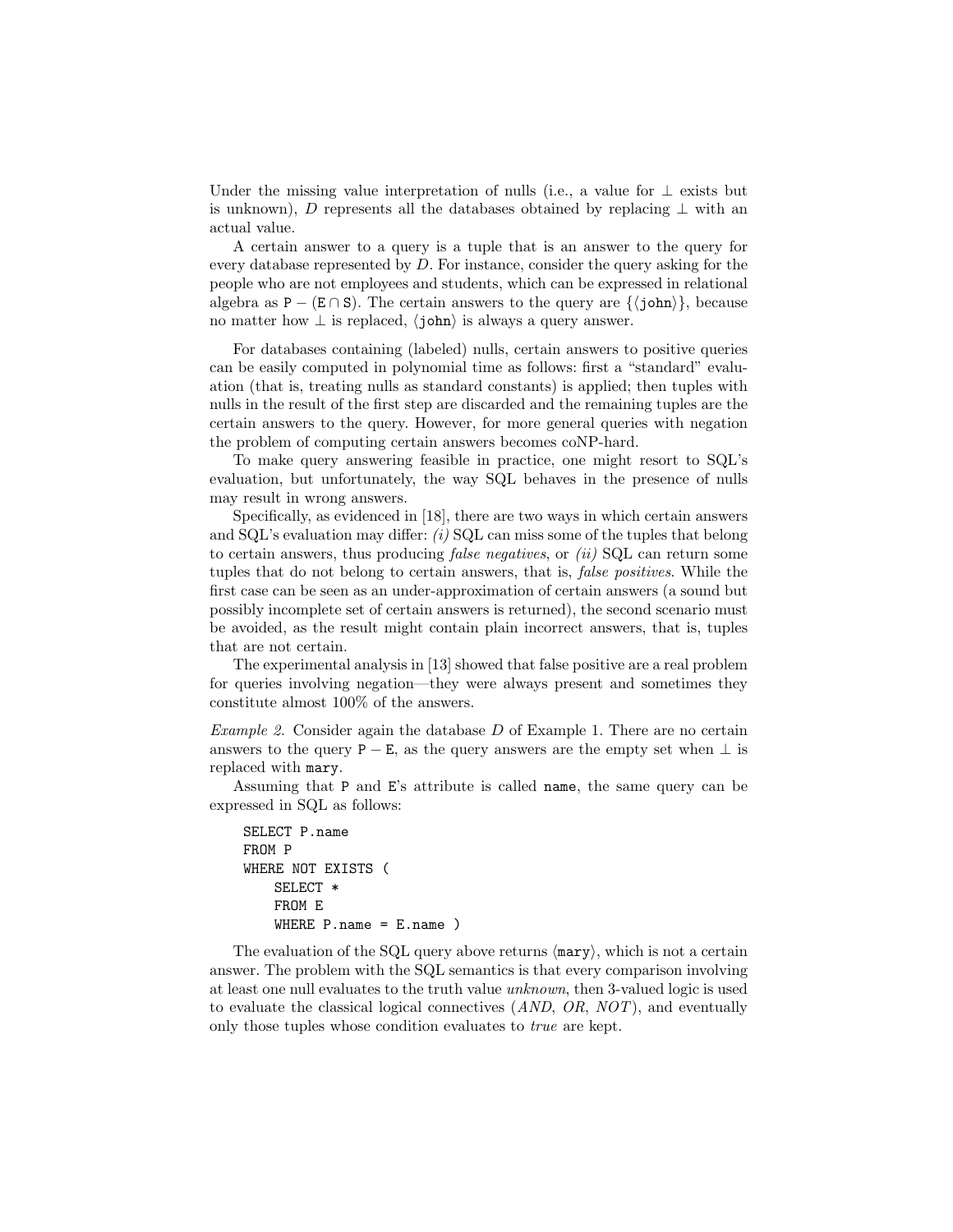Going back to the query above, for the first tuple of P, namely john, the nested subquery finds the same tuple in E, and thus john is not returned.

For the second tuple of P, namely mary, the nested subquery gives the empty set and thus  $\langle \text{mary} \rangle$  is returned by the overall query. The reason why the nested subquery returns the empty set when mary is considered is that mary is compared with john and the comparison evaluates to *false*, and mary is compared with  $\perp$ and the comparison evaluates to *unknown* (because a null is involved). Thus, there is no tuple of E for which the comparison evaluates to true and the nested subquery returns the empty set.

Thus, on the one hand, SQL's evaluation is efficient but flawed, on the other hand, certain answers are a principled semantics but with high complexity. To deal with this issue, there has been recent work on evaluation algorithms with correctness guarantees, that is, techniques providing a sound but possibly incomplete set of certain answers [13, 17, 18, 12, 8]. The problem of computing sound (but possibly incomplete) sets of *consistent* query answers over inconsistent databases has been addressed in [9], but databases are assumed to be complete, while in this paper we consider incomplete databases with no integrity constraints.

We have developed novel evaluation algorithms with correctness guarantees leveraging conditional tables and the conditional evaluation of relational algebra [12, 8]. In conditional tables each tuple is associated with a condition and the conditional evaluation is a generalization of relational algebra that manipulate conditional tables. Conditions keep track of how tuples are derived and how nulls are used in comparison operators.

The basic idea is illustrated in the following example.

Example 3. Consider again the database and the query of Example 1. The conditional evaluation of the query is carried out by applying the "conditional" counterpart of each relational algebra operator. Rather than returning a set of tuples, the conditional evaluation of a relational algebra operator returns "conditional tuples", that is, pairs of the form  $\langle t, \varphi \rangle$ , where t is a regular tuple and  $\varphi$  is an expression stating under which conditions t can be derived.

Regarding the query of Example 1, first the conditional evaluation of  $E \cap S$ is performed, which gives the conditional tuples  $\langle \perp, \varphi_1 \rangle$  and  $\langle \perp, \varphi_2 \rangle$ , where  $\varphi_1$ is the condition ( $\bot$  = mary) and  $\varphi_2$  is the condition ( $\bot$  = bob). This intuitively means that the tuple  $\langle \perp \rangle$  is derived when  $\perp$  is mary or bob.

Then, the conditional evaluation of the difference operator is carried out, yielding the conditional tuples  $\langle$ john,  $\varphi' \rangle$  and  $\langle \text{many}, \varphi'' \rangle$  where  $\varphi'$  and  $\varphi''$  are the following conditions:

$$
\varphi' = \neg((\texttt{join} = \bot) \land (\bot = \texttt{mary})) \land \neg((\texttt{join} = \bot) \land (\bot = \texttt{bob})),\varphi'' = \neg((\texttt{mary} = \bot) \land (\bot = \texttt{mary})) \land \neg((\texttt{mary} = \bot) \land (\bot = \texttt{bob})).
$$

This is the result of the conditional evaluation of the whole query.

Conditions are valuable information that can be exploited to determine which tuples are certain answers. As already mentioned, for a conditional tuple  $\langle t, \varphi \rangle$ ,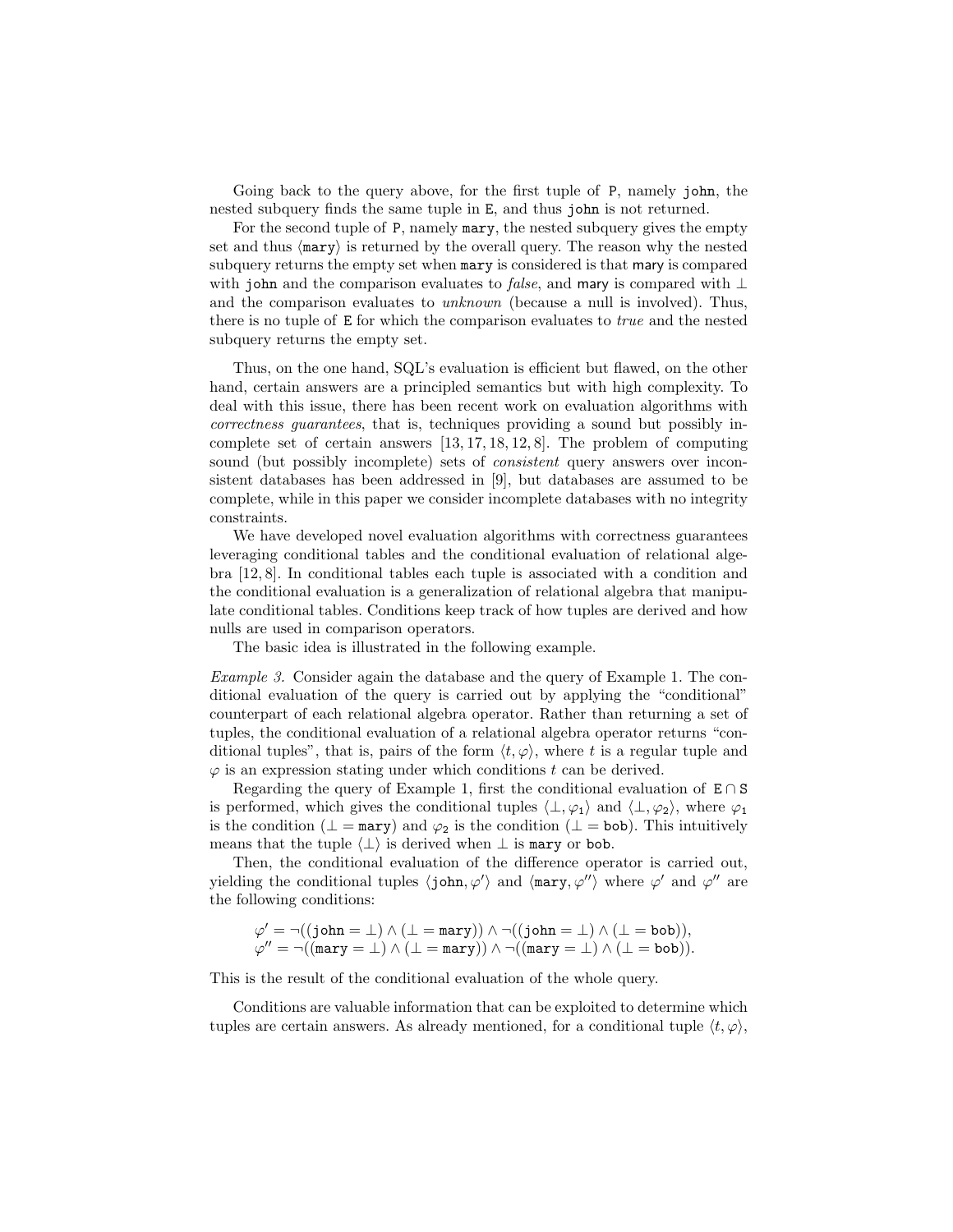

Fig. 1. System Architecture.

the expression  $\varphi$  says under which condition t can be derived. By condition evaluation we mean a way of associating  $\varphi$  with a truth value (*true, false,* or unknown). The aim is to ensure that if  $\varphi$  evaluates to *true*, then t is a certain answer. For instance, from an analysis of  $\varphi'$  in Example 3 above, one can realize that the condition is always true (i.e., it holds for every possible value  $\perp$  stands for), and thus  $\langle \text{iohn} \rangle$  is a certain answer.

Tuples' conditions can be evaluated in different ways: for instance, an eager strategy consists in evaluating conditions right after each relational algebra operator has been evaluated, while an opposite approach consists in evaluating conditions at the very end, that is, after the entire relational algebra query has been evaluated.

We have developed four different strategies leading to different evaluation algorithms, called naive, semi-naive, lazy, and aware evaluations. They have been implemented in the ACID system [8], which enables users to query incomplete databases and get under-approximations of the certain answers, choosing the evaluation strategy that is most suitable for the application at hand.

## 2 System Overview

The ACID system has been implemented in Java. The system architecture is depicted in Figure 1.

There are three main components: a graphical user interface (GUI), the evaluation algorithms' engine, and the database.

The GUI allows user to specify the query to be evaluated, the database, and the type of evaluation to be performed, that is, the approximation algorithm to be applied. The GUI displays the result of evaluating the specified query over the provided database according to the chosen evaluation algorithm. Different filters can be applied to the result (more details are discussed in the next section).

The system's engine supports the four evaluation algorithms mentioned in the previous section, with the naive algorithm being the most efficient but the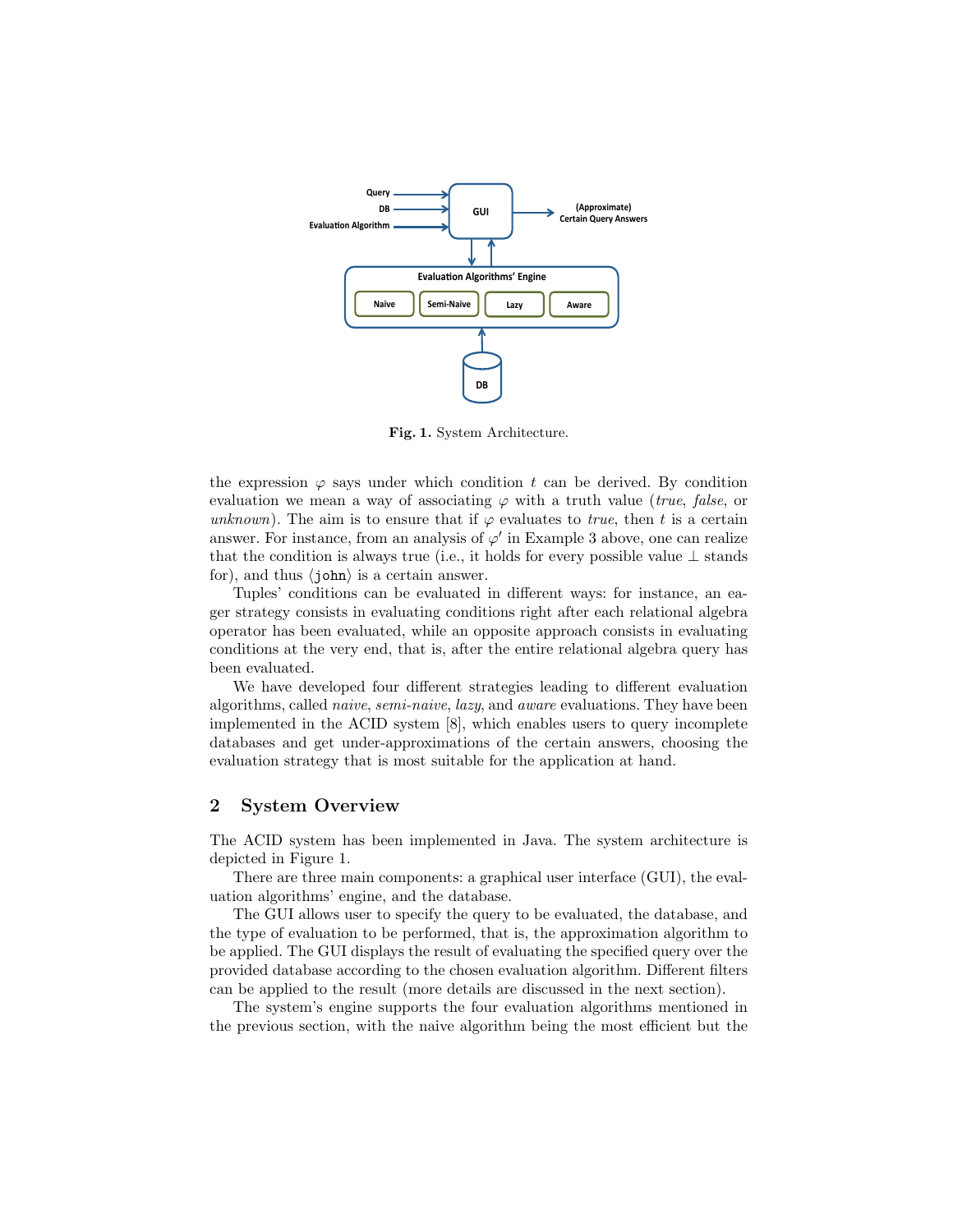least accurate one, and the aware algorithm being the most accurate but the least efficient one. The basic ideas of the approximation algorithms are as follows:

- The naive evaluation evaluates tuples' conditions right after each relational algebra operator has been applied, using three-valued logic.
- The semi-naive evaluation behaves like the naive one, but it better exploits equalities in conditions (by propagating values into tuples and conditions) to provide more accurate results.
- The lazy evaluation improves upon the semi-naive one by postponing conditions' evaluation until the set difference operator is encountered in the query.
- The aware evaluation provides even more accurate results and behaves as follows: it performs the conditional evaluation of the entire query, then it uses a set of axioms to "simplify" conditions, and eventually it evaluates (simplified) tuples' conditions.

The ACID system manages relational databases possibly containing labeled nulls (in the literature, they have been called naive tables, V-tables, and etables  $[14, 1, 10]$ . Thus, the same (labeled) null can occur multiple times—e.g., this can be used to express that there are two employees with the same unknown salary.

The GUI provides information on the query, the database, and the evaluation strategy to the engine, which computes the approximate certain answers accessing the database. After the evaluation has been carried out, the engine returns the result to the GUI.

The ACID system provides also an API which allow third party applications to interact with the system.

We now go into the details of how to interact with the ACID system (cf. Figure 2).

A typical interaction with the system involves the following steps:

- 1. The user specifies the input databases. Specifically, for each table in the database, its location in the file system is provided. Tables are supposed to be in csv format.
- 2. The user specifies the query to be evaluated using standard SQL syntax. Queries can be loaded from and saved to files.
- 3. The user specifies the evaluation strategy that has to be applied to evaluate the query (indeed, the system supports also the "standard" evaluation mentioned in the introduction and the conditional evaluation of a query).
- 4. After the evaluation has been launched and has finished, the result and statistics are displayed. Specifically, the result is a set of a tuples, where each tuple is associated with a condition that is either true or unknown. Tuples associated with true are guaranteed to be certain answers to the input query. The result can be filtered with respect to the truth value of the tuples, thus displaying only true or only unknown tuples. The total number of true (resp. unknown) tuples is displayed as well as the execution time. Results can be saved to files.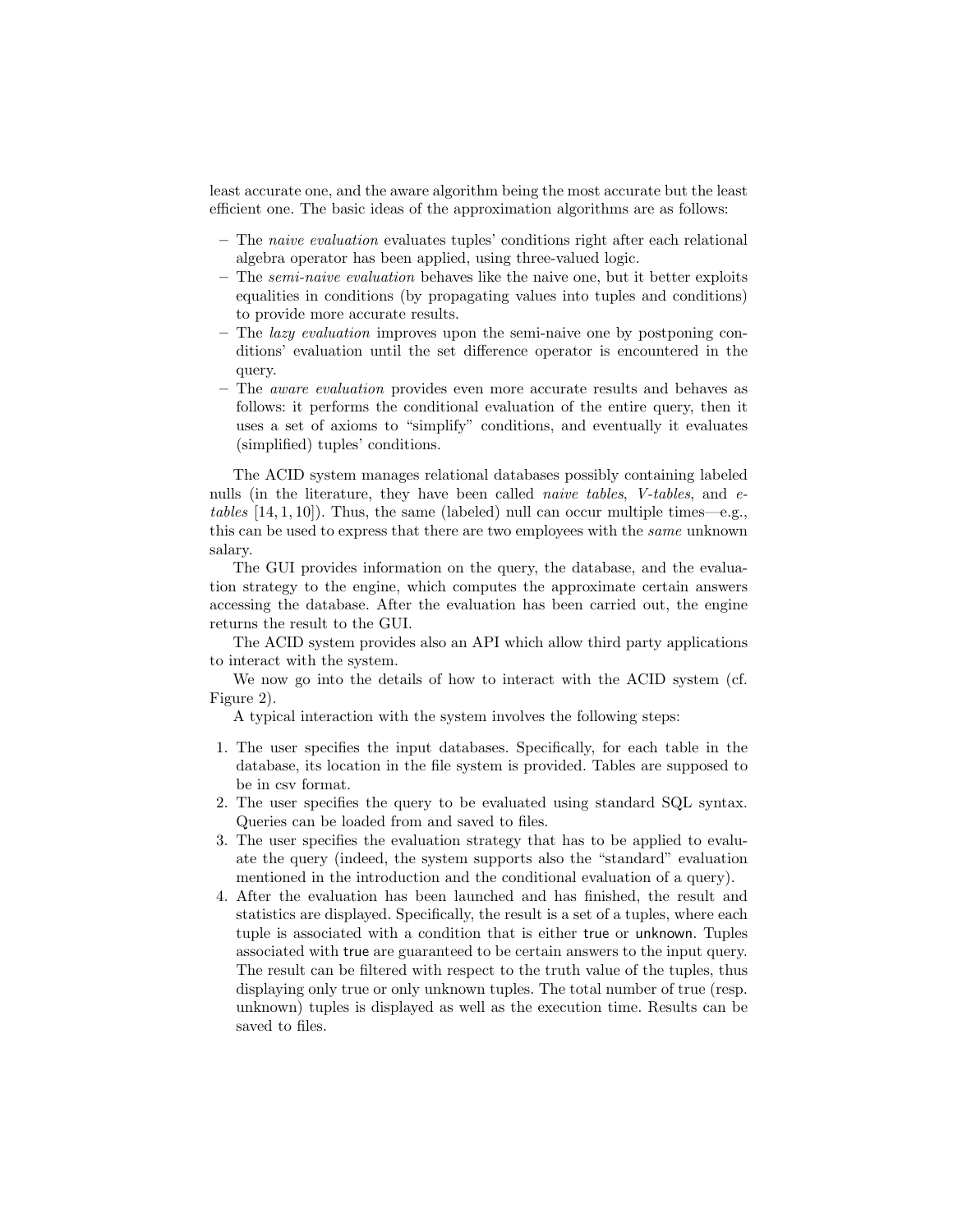| Ų<br>DF.<br>Input Database<br>Table name<br>Table path<br>emplovee<br>/home/user/emp.csv<br>/home/user/mgr.csv<br>manager<br><b>Tables</b><br>/home/user/dept.csv<br>department<br>Edit table<br>View table<br>Add table<br>Delete table<br>Input Query<br>SELECT employee.name<br><b>FROM</b> employee<br>WHERE NOT EXISTS (<br>Query<br>SELECT * FROM manager<br>WHERE employee.name = manager.name )<br>New query<br>Open query<br>Save query<br>Evaluation strategy<br><b>Naive</b><br>÷<br>Algorithm<br><b>RUN</b><br>Result-<br>name<br>cond<br>iohn<br>true<br>bob<br>true<br>unknown<br>mary<br>◯ True<br>O Unknown<br>$\odot$ All<br>Save result<br><b>Statistics:</b><br># true answers<br>20<br># unknown answers<br>10 <sup>10</sup><br>Execution time 4 msecs | 000 | <b>ACID System</b> |  |  |  |  |  |  |
|----------------------------------------------------------------------------------------------------------------------------------------------------------------------------------------------------------------------------------------------------------------------------------------------------------------------------------------------------------------------------------------------------------------------------------------------------------------------------------------------------------------------------------------------------------------------------------------------------------------------------------------------------------------------------------------------------------------------------------------------------------------------------|-----|--------------------|--|--|--|--|--|--|
|                                                                                                                                                                                                                                                                                                                                                                                                                                                                                                                                                                                                                                                                                                                                                                            |     |                    |  |  |  |  |  |  |
|                                                                                                                                                                                                                                                                                                                                                                                                                                                                                                                                                                                                                                                                                                                                                                            |     |                    |  |  |  |  |  |  |
|                                                                                                                                                                                                                                                                                                                                                                                                                                                                                                                                                                                                                                                                                                                                                                            |     |                    |  |  |  |  |  |  |
|                                                                                                                                                                                                                                                                                                                                                                                                                                                                                                                                                                                                                                                                                                                                                                            |     |                    |  |  |  |  |  |  |
|                                                                                                                                                                                                                                                                                                                                                                                                                                                                                                                                                                                                                                                                                                                                                                            |     |                    |  |  |  |  |  |  |
|                                                                                                                                                                                                                                                                                                                                                                                                                                                                                                                                                                                                                                                                                                                                                                            |     |                    |  |  |  |  |  |  |
|                                                                                                                                                                                                                                                                                                                                                                                                                                                                                                                                                                                                                                                                                                                                                                            |     |                    |  |  |  |  |  |  |
|                                                                                                                                                                                                                                                                                                                                                                                                                                                                                                                                                                                                                                                                                                                                                                            |     |                    |  |  |  |  |  |  |
|                                                                                                                                                                                                                                                                                                                                                                                                                                                                                                                                                                                                                                                                                                                                                                            |     |                    |  |  |  |  |  |  |
|                                                                                                                                                                                                                                                                                                                                                                                                                                                                                                                                                                                                                                                                                                                                                                            |     |                    |  |  |  |  |  |  |
|                                                                                                                                                                                                                                                                                                                                                                                                                                                                                                                                                                                                                                                                                                                                                                            |     |                    |  |  |  |  |  |  |
|                                                                                                                                                                                                                                                                                                                                                                                                                                                                                                                                                                                                                                                                                                                                                                            |     |                    |  |  |  |  |  |  |
|                                                                                                                                                                                                                                                                                                                                                                                                                                                                                                                                                                                                                                                                                                                                                                            |     |                    |  |  |  |  |  |  |
|                                                                                                                                                                                                                                                                                                                                                                                                                                                                                                                                                                                                                                                                                                                                                                            |     |                    |  |  |  |  |  |  |

Fig. 2. ACID system's GUI.

# 3 Trading-off Quality with Runtime

With the same query and database, moving to more accurate strategie, that is, from the naive (resp. semi-naive, lazy) evaluation to the semi-naive (lazy, aware) one, users can see better results, that is, more tuples with condition true (i.e., more certain answers), but running times might get higher.

In general, using the system and analyzing the query syntax, users can figure out the strategy that is best suited for their purposes.

As an example, Table 1 reports the execution time, the number of true and unknown answers for three sample queries over a database with the same schema of the one in Example 1, with 1000 tuples per relation and 10% of nulls (randomly generated).

The queries are:

$$
- Q_{sn} = E - \sigma_{\$1=c}(S),
$$
  
-  $Q_{lazy} = P - (E \cap (\sigma_{\$1 \neq c}(S))),$  and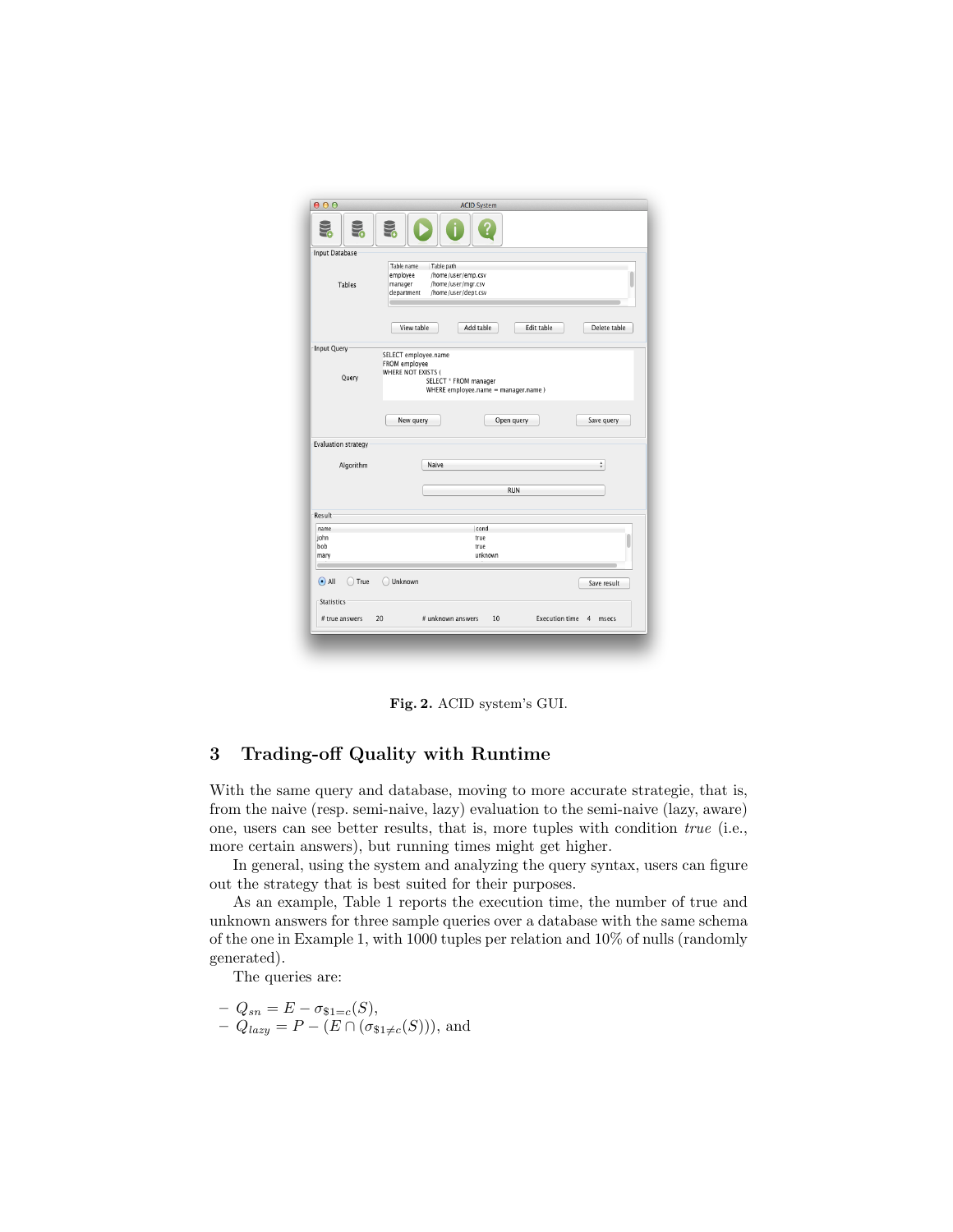|                         | $Q_{sn}$ |     |       | $Q_{lazy}$                   |     |     | $Q_{\textit{aware}}$ |                                                                                   |     |
|-------------------------|----------|-----|-------|------------------------------|-----|-----|----------------------|-----------------------------------------------------------------------------------|-----|
|                         |          |     |       |                              |     |     |                      | time $\#$ true $\#$ unk $\ $ time $\#$ true $\#$ unk $\ $ time $\#$ true $\#$ unk |     |
| Naive                   | 518      | 741 | $167$ | 788                          | 710 |     | $189$   2163         | 100                                                                               | 731 |
| $\text{Semi-naive}$ 615 |          | 763 | 145   | $\parallel$ 1090             | 710 | 189 | $\parallel$ 2347     | 100                                                                               | 731 |
| Lazy                    | 661      | 763 | 145   | $\parallel$ 1579             | 737 |     | $162$   5542         | 100                                                                               | 731 |
| Aware                   | 3580     | 763 | 145   | $\parallel$ 4350 $\parallel$ | 737 |     | 162   10376          | 231                                                                               | 600 |

Table 1. Runtime (msecs), number of true and unknown answers for three sample queries  $-10\%$  of nulls.

 $- Q_{\text{aware}} = P - (E - S),$ 

where  $c$  is a value randomly chosen from those in  $S$ .

The purpose of the first scenario is to exhibit a query (namely,  $Q_{sn}$ ) that shows the benefits of going from the naive to the semi-naive evaluation—notice that, in this case, there is no benefit in applying the lazy or aware evaluation, as the structure of the query does not have features that can be exploited by them.

Likewise, the purpose of the second and third scenarios is to show the advantage of using the lazy (resp. aware) evaluation rather than the semi-naive (resp. lazy) one.

### 4 Conclusion

Certain answers are a principled manner to answer queries on incomplete databases. Since their computation is a coNP-hard problem, recent research has focused on developing polynomial time algorithms providing under-approximations. Leveraging conditional tables, we have developed a suite of novel approximation algorithms.

We have implemented them in the ACID system, which allows users to query incomplete information and get approximate answers with the flexibility of choosing the technique that best meets their needs in terms of balance between efficiency and quality of the result's approximation.

#### References

- 1. Abiteboul, S., Grahne, G.: Update semantics for incomplete databases. In: Proc. Very Large Data Bases (VLDB) Conference. pp. 1–12 (1985)
- 2. Arenas, M., Bertossi, L.E., Chomicki, J.: Consistent query answers in inconsistent databases. In: Proc. Symposium on Principles of Database Systems (PODS). pp. 68–79 (1999)
- 3. Bertossi, L.E.: Database Repairing and Consistent Query Answering. Synthesis Lectures on Data Management, Morgan & Claypool Publishers (2011)
- 4. Bienvenu, M., Ortiz, M.: Ontology-mediated query answering with data-tractable description logics. In: Reasoning Web. pp. 218–307 (2015)
- 5. Cal`ı, A., Gottlob, G., Lukasiewicz, T.: A general datalog-based framework for tractable query answering over ontologies. Journal of Web Semantics 14, 57–83 (2012)